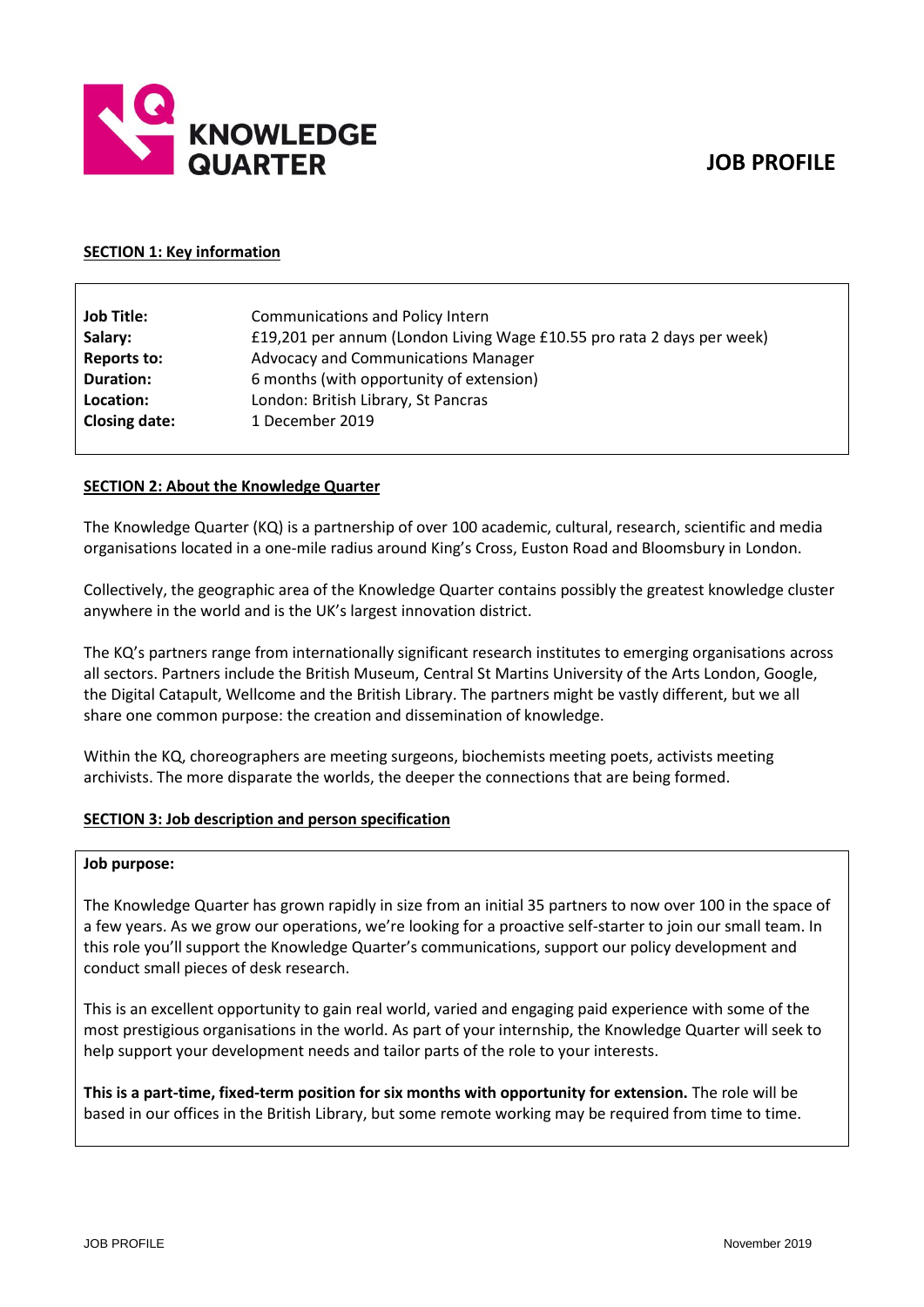# **Key areas of responsibility**

- To support the KQ communications strategy by updating the KQ website, curating our social media presence and updating the KQ's monthly 'What's On' page.
- To assist the Chief Executive and Advocacy and Communications Manager in briefing and liaising with senior Knowledge Quarter partners and stakeholders and developing the KQ Policy Update.

### **Main tasks**

#### **Communications**

- Drafting content for various communications channels including our website, social media, newsletter, publications, etc.
- Managing the Knowledge Quarter's social media presence. This includes scheduling and drafting posts for the Knowledge Quarter's Instagram, Facebook and Twitter.
- Managing the Knowledge Quarter's program of Instagram takeovers by sourcing KQ participants for takeovers and providing administrative support throughout where necessary.
- Managing the Knowledge Quarter's "Whats On" webpage by curating listings of events in the area and ensuring they are up to date.
- To work with the Events Intern and Events Manager to make sure Knowledge Quarter events are promoted through appropriate channels including the website, KQ social media and internally by KQ partners.
- To work with the Knowledge Quarter Operations and Content Manager to update news articles on the KQ website.

#### **Policy**

- Researching and writing the KQ 'Policy Update', a monthly briefing for senior managers across the Knowledge Quarter, by horizon scanning appropriate press clippings, research publications and government announcements.
- Supporting the gathering, analysing and presenting information and intelligence including helping to input into policy consultation responses and conducting small research briefings.
- Support the public affairs programme by organising meetings and liaising with Government, parliamentarians and other stakeholders.

#### **Governance Support**

- Working with the KQ team to draft agendas, source external speakers and venues and ensure meetings take place and are scheduled in a timely manner.
- Periodically updating contact lists for various Knowledge Quarter network groups as well as for wider KQ stakeholders.
- Writing and providing minutes of Knowledge Quarter meetings.

# **Project Support**

- Providing general administrative support.
- Flexibility in attending events out of office hours.